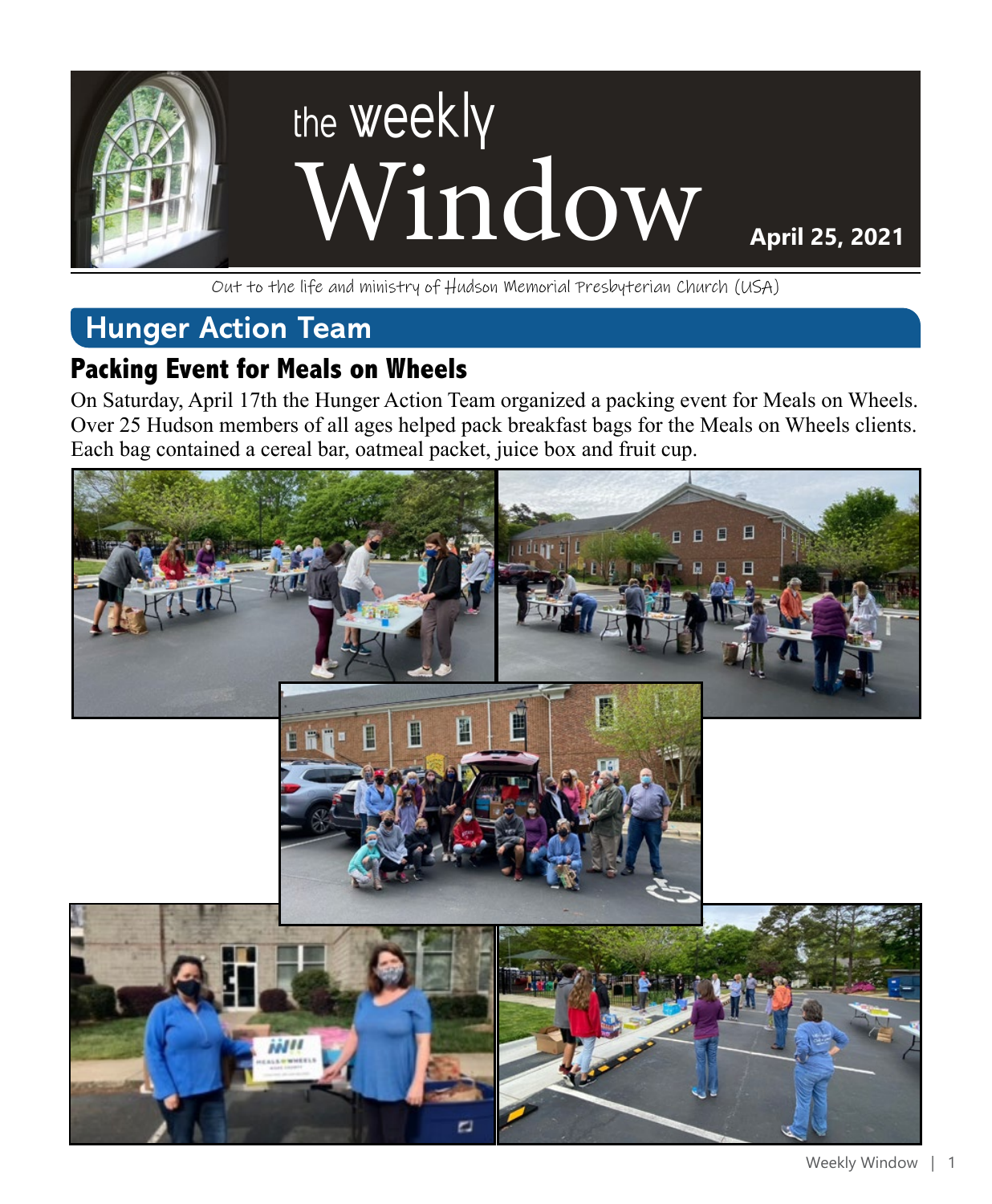#### **Session**

# Congratulations to

## Matt Moorman! **Master of Divinity**

Last weekend HMPC member Matt Moorman graduated from Union Presbyterian Seminary. Matt grew up at Hudson where his mother was Children's Choir Director. After some years away from Raleigh, he returned to HMPC as an active member, participating in youth leadership and educational opportunities. Recently he has been working at Sharon Presbyterian Church in Charlotte as a Youth Director, doing CPE (Clinical Pastoral Education) and finishing his Divinity degree. Matt has been under care of Hudson's session as he continues to explore his call to ministry. Marsha Flueckinger has served as Matt's session liaison. We congratulation Matt on earning his Master of Divinity on Saturday, April 17th.



### **Adult Faith Formation**

# Waking Up with the Word

#### **April 27 - 6:30 am**

Waking Up with the Word will meet at 6:30 am via ZOOM. The group studies the scripture



text that will be preached on the following Sunday. No previous Bible study experience is needed. The group centers their study around three questions - 1.What is a word or phrase that stands out to you in the text? 2. Allow that word or phrase to prompt a memory from your life, a thought on the passage or a metaphor. 3. What is Christ calling you to through the scripture text? [Contact Mac Schafer](mailto:mschafer%40hmpc.org?subject=) for more information.

### **Children's Ministry**



# VBS 2021

**August 9-13th 9 am - 12 Noon**

**Save the Date**  Registration begins soon!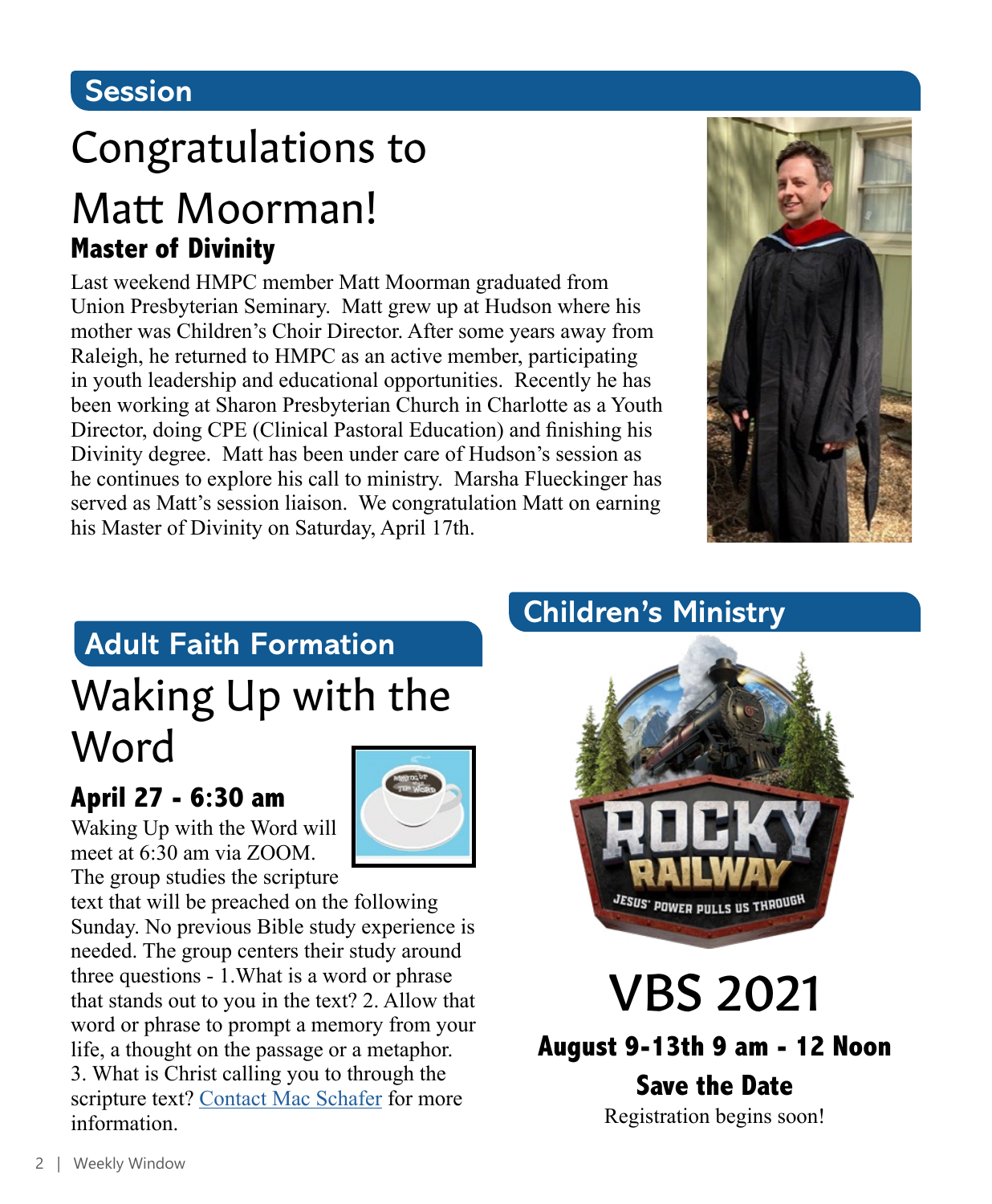#### **Worship & The Arts**

# Pepper Chopin to Serve as Interim Director of Music



Composer, conductor and humorist Pepper Choplin has agreed to serve as Interim Director of Hudson's music ministry department while the Music **Director** 

Search Committee continues their search for the next permanent Director of Music. Pepper is known nationally for his creative writing in church music. His published works include over 300 anthems for church and school choirs. The chancel choir has had a long standing relationship with Pepper and we are excited to welcome him to Hudson for the upcoming interim period. Pepper will begin his interim work at the end of May.

[You can learn more about Pepper here.](http://www.pepperchoplin.com)

# Music Director Search Update

The Music Director Search Committee is chaired by Bruce Cox & John James. Committee members include Kate Fertin, Emily Brown, Sean Cole, Lynne Dawkins, Judie Greenawalt and Mac Schafer (ex-officio). The committee has posted the position opening on multiple relevant sites and has begun receiving resumes from candidates. Please pray for the search committee as they determine who might be called to lead the music ministry at HMPC.

## **Preschool**

# Spirit Week

The learning and fun at HMP continues! The children have been exploring all things Spring from flowers to weather patterns. We celebrated HMP Spirit Week by wearing our pajamas, wacky wild outfits, favorite team shirts and dressing in our favorite color. The children were very excited to see each other and their teachers wearing their jammies at school.

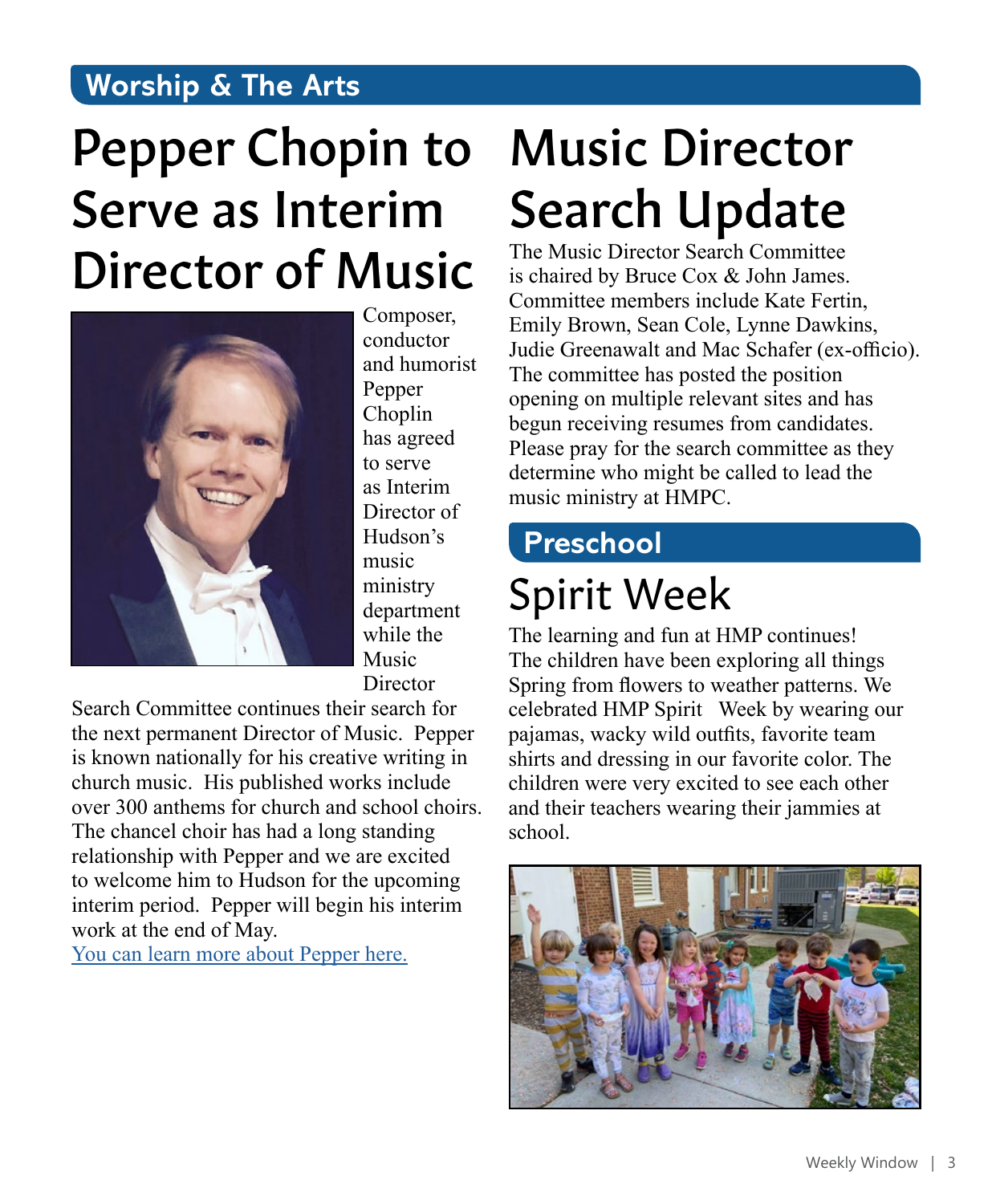#### **Youth Ministry**

#### **Youth Programs**

- **• The Explorers 5-6-7 SS Class** will meet this Sunday, April 25, at 9:30 under the Twin Oaks at church with teacher Sharon Cole. Please bring you mask, a lawn chair, and a water bottle. Parent pick-up is at  $10:15.$
- **• This Sunday, April 25, is Outdoor Movie Night** for both Youth Groups, grades 5-12. The movie we are watching is "Yes Day", a comedy starring Jennifer Garner where the "the kids rule for 24 hours." We will gather on the West Lawn behind the church offices at 5:30. We will eat supper, and just before we start the movie, we will have a quick conversation with Kate Fertin about Youth Music at Hudson (see the article below). We are having Jersey Mike's Subs, chips & cookies for our meal. Please bring \$5 for supper, a mask, lawn chair, & a water bottle. Friends welcome. Parent pick-up is at 7:30.
- **• NEXT WEEK May 2 The HMPC Youth** are planning to package meals at the Rise Against Hunger Warehouse in the late afternoon, from 4:30-6:00. Please mark your calendar and let Frank Boyd know if you plan to join us, as space will be limited to keep things safe. The basic timeframe will be 4:30-6:00. We are asking all participants to bring \$5, \$10, or \$20 to help cover the costs of the 2,160 meals that we will be packaging (checks should be make out to HMPC). Thank you.
- **• Music Search Committee** As you probably know, our music director Phil Hayden is retiring this summer. He will be greatly missed but we do have to begin the search process for a new music leader. Kate Fertin, a graduating senior at Broughton, is serving on the Search

Committee to represent the youth, and she would love to have input from the Youth. Kate is especially interested to know how you have participated in music at Hudson in the past, or perhaps why you did not, as well as what might be interesting to you as we move forward musically, as we want to encourage church goers of all ages to participate whether it be singing or playing an instrument, as we serve God in community. Kate will be joining us this week at Movie night and looks forward to a chance to listen and chat with you in person. [If you can't make it on](mailto:kateolivia2003%40gmail.com?subject=)  [Sunday, Kate would really appreciate any](mailto:kateolivia2003%40gmail.com?subject=)  [information you would like to share via](mailto:kateolivia2003%40gmail.com?subject=)  [email](mailto:kateolivia2003%40gmail.com?subject=) .

#### **Looking Ahead**

- **• Graduation Sunday is May 16th** All graduating seniors are encouraged to send in your picture and the answer to the bioquestions that were recently mailed and email
- **• Mission Trip Dates June 15-17, 2021** for all 8th-12th grade Youth.
- **• Massanetta Middle School Conference** is June 22-25, 2021.
- **• Montreat 2021 (July 18-24)** Now is the time to sign up for current 8th -12th grade youth. Flyers can be found on the church website and have bee emailed. This will likely fill up fast, so the sooner you sign the more likely it is that you will get to go. Currently, we have 19 people signed up to go. If you have questions, please contact Frank Boyd at the church office.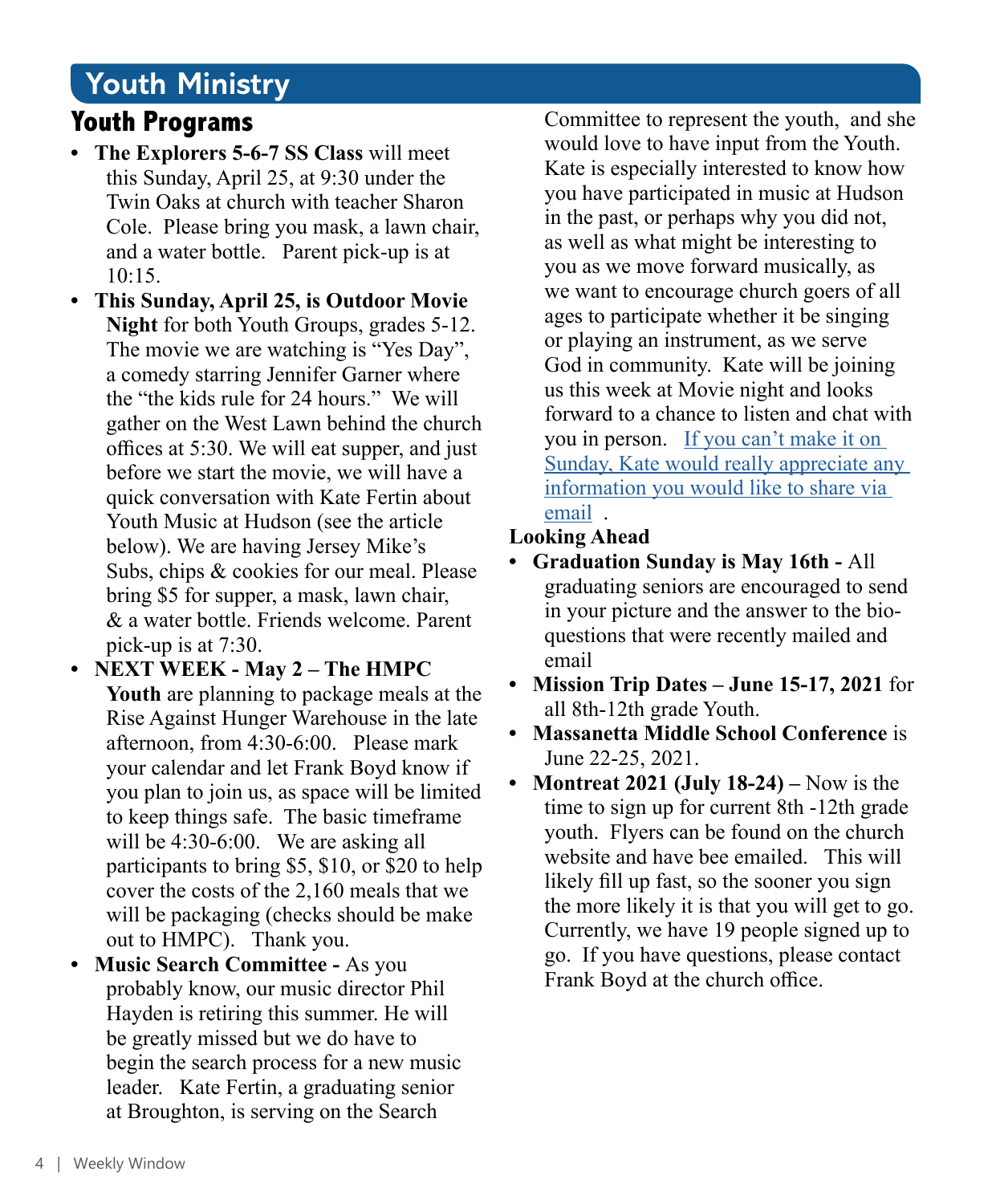### **Fellowship**

# Zinco de Mayo

#### **Wednesday, May 5**

The Fellowship Committee invites you to a "Zinco de Mayo" social hour at 5 p.m. Since we are unable to gather in person for a Cinco de

Mayo celebration we are gathering via Zoom. Get it?

You are invited to fix yourself a snack and a favorite beverage and join us for a time to catch up with our church family. You may want to dress in something bright and colorful, and if you have any authentic Mexican attire please wear it! [Register by contacting Pat Cash](mailto:pcash%40hmpc.org?subject=). All ages are welcome. You only need to register one e-mail address for your household.

You will receive the Zoom link to participate Monday, May 3rd. For more information contact Susan Bradshaw *[\(susanbradshaw8@gmail.com\)](mailto:susanbradshaw8%40gmail.com?subject=Zinco%20de%20Mayo)* or Debbie Kirk *([dkirk@hmpc.org](mailto:dkirk%40hmpc.org?subject=Zinco%20de%20Mayo))*.

# **Deacon Ministry** Prayers for Households

During this time when we are physically apart, we can all benefit from the prayers of

others. Starting at the beginning of our church directory, the Deacons are praying for 7 member households each week, with the goal of praying for each and every member of our congregation. These households are listed below so the congregation can have

the opportunity to join in praying for them as well. In addition, each household will receive a positive note of encouragement from the Deacons in the mail. As always, if you have a specific request for prayer at any time, you can submit a prayer request from the website or

you may call 919-787-1086 and press 2 for the Deacon's Prayer Line. Wilson Cheeley is the

> Deacon On Call for April and Denise Crosson is the Deacon on Call for May.

Prayer Households for this week. Please keep these families in your prayers:

*•Linda & Bob Measamer*

- *• Dot Medlin*
- *• Linda, Barton and Perry Meeks*
- *• Karen, Rick, Nikki and Reid Melling*
- *• Jennifer, Joe, Olivia and Ivy Mercer*
- *• Bonnie, Danny, Whitney and Garrett Miller*
- *• Carol Mims*



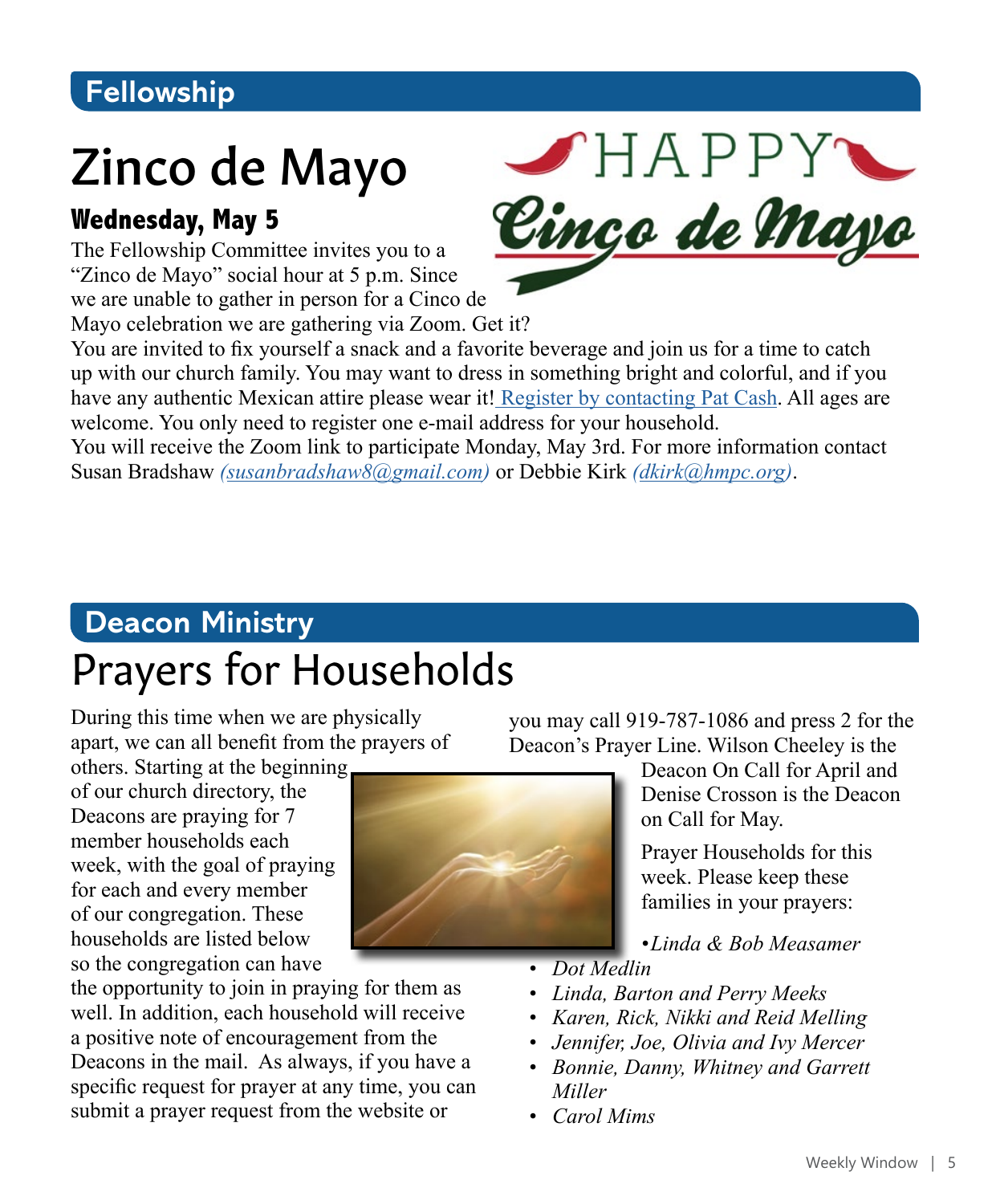#### **Calendar**

#### **Sunday, April 25**

- Online Worship Anytime
- 9:30 am Explorer's 5-6-7 SS, Twin Oaks
- 10:30 am Children's SS
- 10:30 am Worship West Lawn
- 5:30 pm Youth Outdoor Movie Night

#### **Monday, April 26**

• 7 pm - Session

#### **Tuesday, April 27**

- 6:30 am Waking Up With the Word
- 9:30 am Staff Meeting
- 3 pm Elder Training WH Patio
- 6:30 pm Music Director Search **Committee**
- 7:30 pm Boy Scouts Geneva Hall

### **Wednesday, April 28**

• 9:30 am - Women at the Well

### **Thursday, April 29**

• 11:30 am - Amazing Grays Lunch at Winston's Grille

### **Sunday, May 2**

- Online Worship Anytime
- 9:30 am Explorer's 5-6-7 SS, Twin Oaks
- 10:30 am Joyful Noise, Labyrinth Green
- 10:30 am Worship In Person in the Sanctuary

# College Graduations

 **–** If you are or have a member of your family graduating from college this spring, [please send this information to](mailto:pcash%40hmpc.org?subject=)  [Pat Cash](mailto:pcash%40hmpc.org?subject=). It is helpful for us to know the name, the degree, the institution, honors, and anything else you think might be helpful.

## **May Birthdays**

- 1 Carol Clemens, Sandy Geiger
- 2 Morgan Dickinson
- 3 Gene Brown
- 4 Andrew Dudeck, Olene Franks
- 5 Don Haydon
- 6 Kelly D. Boone
- 7 Billy Branch, Pete Peterson
- 8 Ellis Peterson
- 9 Ace Ornt
- 10 Jenifer Pierotti, Paul Simson
- 11 Jill Hovis
- 12 Cecil Shearon, Elaine Thomas
- 13 Tony Bedini
- 15 Katie Bumgarner
- 16 Rachel Moore
- 17 Orji Nduka, Bill Flueckinger
- 19 Lynne Duncan
- 20 Debbie Kirk, Karen Brewer
- 21 Jay Bowles, Sonia Allen, Nathan Ash
- 22 John James, Cebe Keever, Jack Wright
- 26 Greg Flueckinger
- 27 Kay Peedin
- 29 Chip Magee, Tillie Tingen, Dolores Ussery
- 30 Zach Edmister, Rob Stephens
- 31 Harriet Fletcher, Fran Betancourt